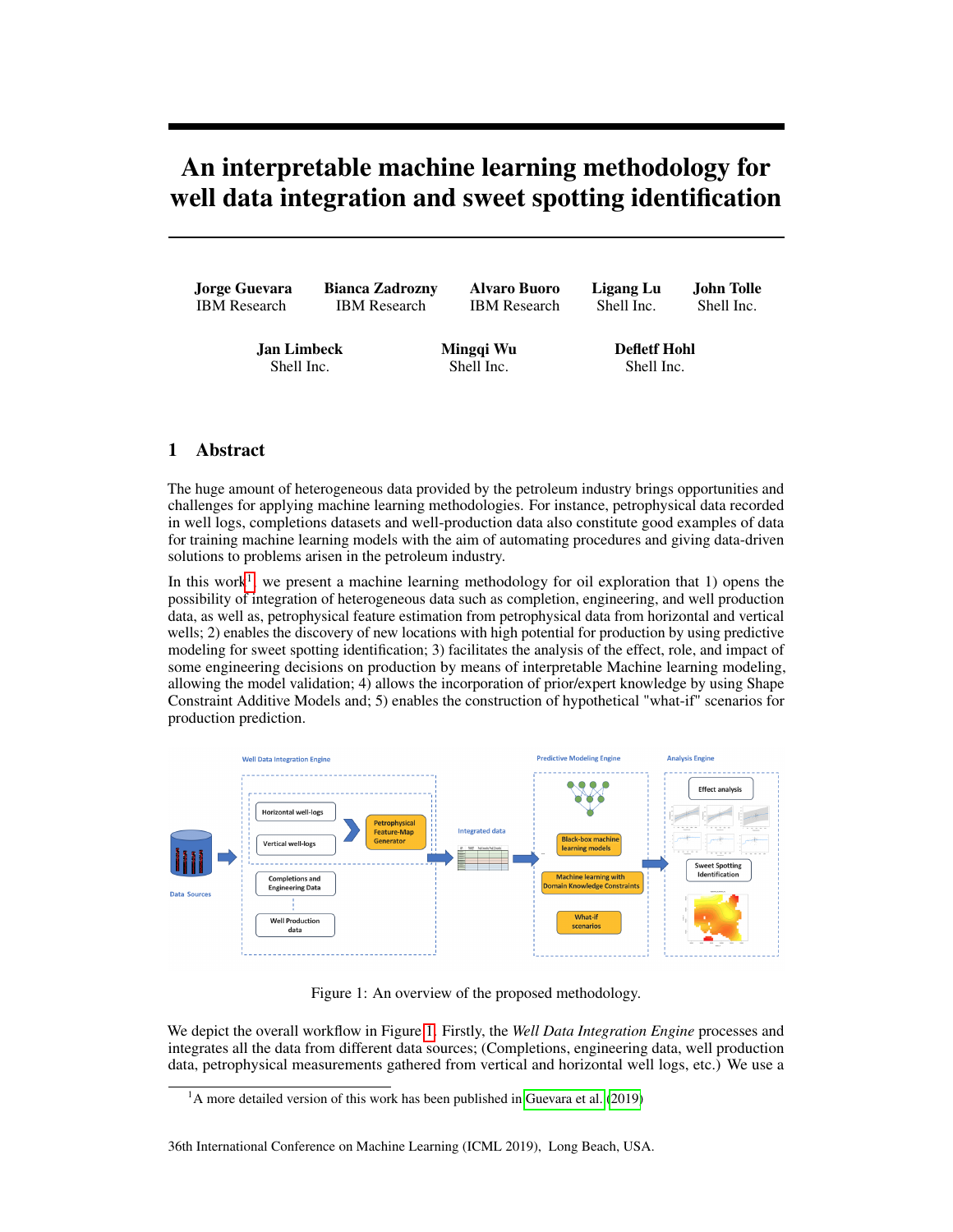Petrophysical Feature Map Generator based on Gaussian Process Regression (Kriging) for characterizing the petrophysical information within a geological layer. Thus, the output of the *Well Data Integration Engine* will be an *integrated dataset*, containing predictors and petrophysical feature values and the cumulative production of oil as the predicted variable.

The next component is the *Predictive Modeling Engine* which uses 1) black-box machine learning models for well production prediction, 2) Generalized Additive Models for model interpretability and 3) Shape Constraint Additive Models (SCAMs) for prior knowledge incorporation. We use all the above models for constructing hypothetical what-if scenarios.

Finally, we perform an effect analysis of predictors of models on the predicted cumulative production by means of conditional plots based on residual plots analysis. We also do sweet spotting identification, i.e., estimate locations with high probability for well exploration and production within a specific geological zone.

We validated this methodology using real well production data (completions, gamma-ray measurements, production data, etc). We used nested leave-one-out cross-validation for assessing the generalization power of models. Among the results, it is important to highlight that 1) performance improves by including prior knowledge via SCAMs, for example, we have a percentage change of 24% between the best Root-mean-squared error (RMSE) result from black-box ML models vs a model that incorporates prior knowledge (SCAMs). 2) we were able to construct hypothetical what-if scenarios based on actual petrophysical data and hypothetical completion and engineering values, 3) we were able to assess the validity of ML models through effect analysis via conditonal plots.

## References

- Bibor, I. and Szabó, N. P. (2016). Unconventional shale characterization using improved well logging methods. *Geosciences and Engineering*, 5(8):32–50.
- Bowman, T. (2010). Direct method for determining organic shale potential from porosity and resistivity logs to identify possible resource plays. In *AAPG Annual Convention, New Orleans, LA*, pages 11–14.
- Cawley, G. C. and Talbot, N. L. (2010). On over-fitting in model selection and subsequent selection bias in performance evaluation. *Journal of Machine Learning Research*, 11(Jul):2079–2107.
- Friedman, J., Hastie, T., and Tibshirani, R. (2001). *The elements of statistical learning*, volume 1. Springer series in statistics New York, NY, USA:.
- Guevara, J., Kormaksson, M., Zadrozny, B., Lu, L., Tolle, J., Croft, T., Wu, M., Limbeck, J., and Hohl, D. (2017). A data-driven workflow for predicting horizontal well production using vertical well logs. In *DM4OG*, 27-29 April, Houston, Texas, USA.
- Guevara, J., Zadrozny, B., Buoro, A., Lu, L., Tolle, J., Limbeck, J., Wu, M., and Hohl, D. (2018). A hybrid data-driven and knowledge-driven methodology for estimating the effect of completion parameters on the cumulative production of horizontal wells. In *SPE Annual Technical Conference and Exhibition*, Paper SPE-191446-MS, 24-26 September, Dallas, Texas, USA. Society of Petroleum Engineers.
- <span id="page-1-0"></span>Guevara, J., Zadrozny, B., Buoro, A., Lu, L., Tolle, J., Limbeck, J. W., Hohl, D., et al. (2019). A machine-learning methodology using domain-knowledge constraints for well-data integration and well-production prediction. *SPE Reservoir Evaluation & Engineering*.
- Hastie, T. J. (2017). Generalized additive models. In *Statistical models in S*, pages 249–307. Routledge.
- Kormaksson, M., Vieira, M. R., and Zadrozny, B. (2015). A data driven method for sweet spot identification in shale plays using well log data. In *SPE Digital Energy Conference and Exhibition*, Paper SPE-173455-MS, 3-5 March, The Woodlands, Texas, USA. Society of Petroleum Engineers.
- Nunez, G. J., Sandoval Hernandez, G., Stundner, M., Al-Kinani, A., Zangl, G., Mota, M. F., Escalona Gonzalez, H. M., Holy, R., Fuehrer, F., et al. (2010). Integrating data mining and expert knowledge for an artificial lift advisory system. In *SPE intelligent energy conference and exhibition*, Paper SPE-128636-MS, 23-25 March, Utrecht, The Netherlands. Society of Petroleum Engineers.